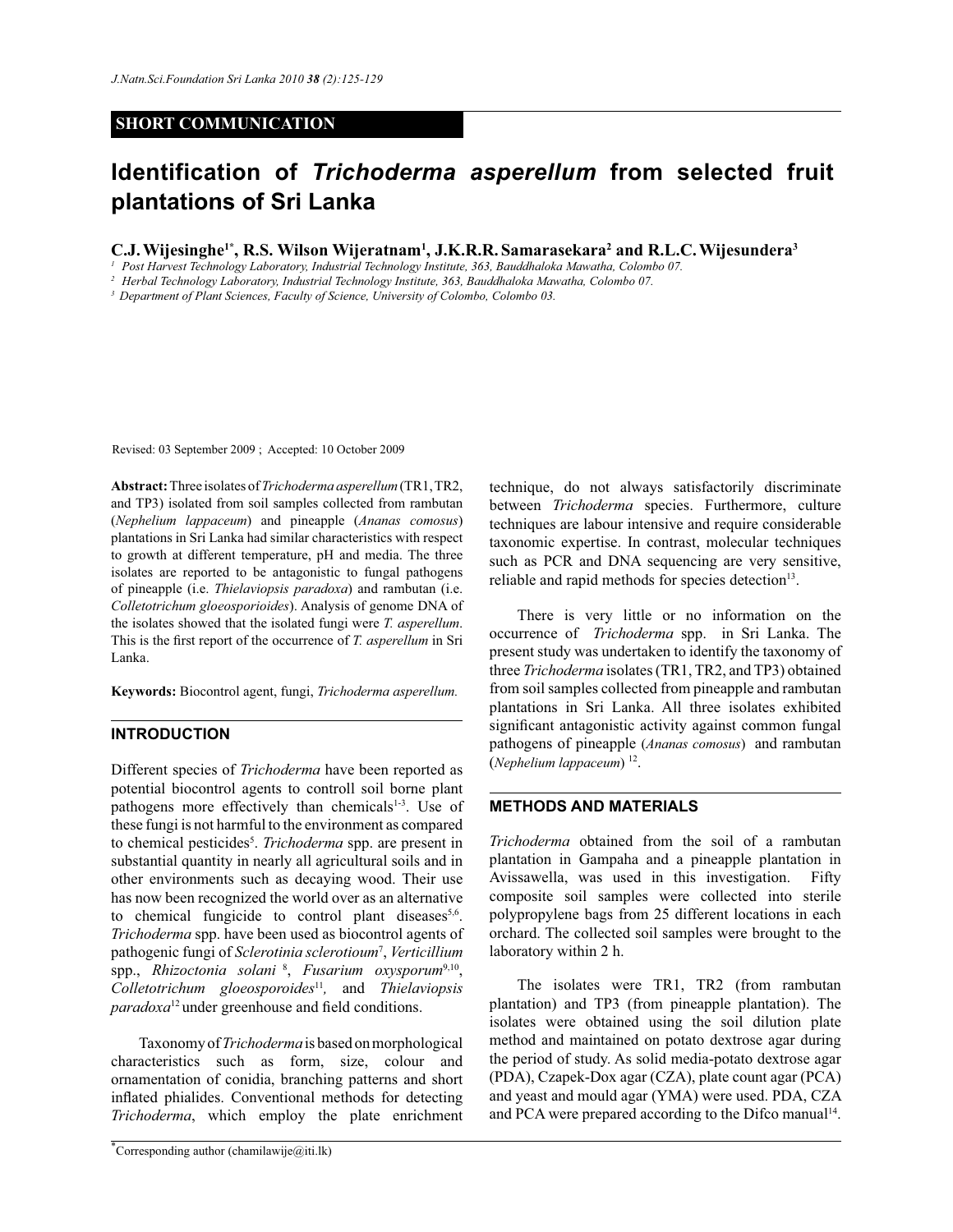YMA was made from 15 g agar, 20 g Dextrose, 5 g Yeast extract and 0.1 g Chloromphenicol in 1L of distilled water. Buffered CZ broth was prepared according to the procedure described previously<sup>15</sup>.

 The effect of *Trichoderma* isolates on the pineapple black rot pathogen and rambutan anthracnose pathogen was tested using *in-vitro* bioassay<sup>12</sup>. Four wells of diameter 4 mm were cut equidistant from each other on the outer area of plate, each having 15 mL PDA. Each well was filled separately with  $75 \mu L$  of  $10^7 \text{ conidia/mL}$ suspension of *Trichoderma* isolates (TR1, TR2 and TP3) prepared as described above. A mycelial disc (4 mm diameter) of *Th. paradoxa* or *C. gloeosporioides* obtained from the periphery of a 7 d old culture was placed at the centre of each plate prior to incubation at  $28 \pm 2$  °C for 9 d. The growth of *Th. paradoxa* or *C. gloeosporioides* was assessed by measuring the colony diameter. In the control, sterile distilled water was used instead of the conidial suspension. The assay was repeated three times for each pathogen with 9 replicate plates per treatment.

A mycelial disc of 4 mm diameter obtained from a 7 d old culture of the test *Trichoderma* isolate on PDA was placed at the centre of the test medium. All plates were incubated at  $28 \pm 2$  °C and growth was assessed by measuring the colony radius along two perpendicular axes 48, 72, 120, 144, 166, and 196 h after inoculation as in a previous study<sup>11</sup>. The experiment was repeated twice with 4 replications.

The isolates grown on 100 mL CZ-broth was dispersed in 250 mL *Erlenmeyer* flask, buffered with citrate phosphate buffer at pH values 3.5, 4.0, 4.5 and 5.0. Each flask was inoculated with a 4 mm mycelial disc from 7 d old culture of *Trichoderma* isolates (TR1,TR2, TP3) and incubated at  $28 \pm 2$  °C. To assess the growth, cultures were harvested at 48 h intervals by filtering through sterile Whatman No.1 filter paper and the residual mycelium was dried to a constant weight at 80  $\mathrm{^{\circ}C}$ in a hot air oven for 6-8 h. The weight was determined as described in previous studies<sup>6,15</sup>. The experiment was repeated twice with 4 replications.

PDA plates were inoculated as described above and incubated at temperatures of 4, 12, 16, 20, 23, 25, 28 and  $30$  °C. Growth was assessed by measuring the colony radius along two axes at right angles<sup>15</sup>.

Genomic DNA was extracted using the method of Plaza *et al.*<sup>16</sup> with minor modifications. The mycelium of *Trichoderma* isolates (TR1, TR2, and TP3) was directly collected from 7 d old culture plates and 200-500 mg of mycelium material was added to 1.5 mL microcentrifuge

tubes. Sterile white quartz sand was added to the sample at a ratio of 3 g of sand per 1 g of tissue. Sufficient extraction buffer [100 mM Tris-HCl (pH 8.0), 20 mM  $\text{Na}_2\text{EDTA}$ , 0.5 M NaCl and 1% sodium dodecylsulfate] was added to the eppendorf tube. A mixture of buffer saturated with phenol, chloroform and isoamyl alcohol was added at a ratio of 0.5 mL per 1g of tissue. The mixture was ground vigorously for 30 s with a pestle to form a thick paste. Then 2 mL of the extraction buffer and 1 mL of buffered phenol/isoamyl alcohol was added per 0.5 g of starting tissue and the solution was mixed thoroughly. The mixture was transferred to an eppendorf tube and capped and centrifuged (MicroSPin 24S Sorvall) at 16,000 rpm for 5 min at room temperature. The supernatant was taken out and mixed with 0.6 mL of isopropanol, incubated for 10 min at room temperature and in ice for 5 min and centrifuged for 20 min at 16,000 rpm (MicroSPin 24S Sorvall) to obtain a pellet. The pellet was rinsed with 95% ethanol and centrifuged for 3 min (MicroSPin 24S Sorvall) at 10,000 rpm. The pellet was air-dried and was resuspended in 340 µL of TE [10 mM Tris-HCl, 1 mM Na<sub>2</sub>EDTA (pH 8.0)] containing ribonuclease A at 20  $\mu$ g/ mL. The samples were incubated at  $37 \text{ °C}$  for  $30 \text{ min}$  and extracted with 0.3 mL of phenol, chloroform and isoamyl alcohol followed by centrifugation at 5000 rpm for 5 min. The resulting aqueous phase was mixed with half volume of 7.5 M ammonium acetate and 2.5 volumes of ethanol and mixed well. The sample was incubated at  $-20$  °C for 30 min and centrifuged for 20 min at 10,000 rpm. The resulting DNA pellet was rinsed with 95% ethyl alchohol, air-dried and resuspended with 100 µL of TE. Extracted DNA was stored in 100  $\mu$ L Tris EDTA buffer at -20 °C.

Primers ITS1 and ITS4 were used to amplify fragments of the ribosomal DNA (rDNA), including the 5.8S gene and the flanking intergenic transcribed spacers ITS1 and ITS2. DNA amplification was performed in a total volume of 25 μL by mixing 5 μL of the template DNA with 10 μM concentrations of each forward and reverse primer, 10 mM concentrations of each dNTPs, and 2 units of *Taq* DNA polymerase (Promega) and 10× PCR buffer (100 mM Tris-HCl, pH 8.3, 500 mM KCl). These reactions were subjected to an initial denaturation of 5 min at 94 °C, followed by 35 cycles of 30 at 94 °C, 1 min at 52 °C and 2 min at 72 °C, with a final extension of 7 min at 72 °C in a thermal cycler (RoboCycler GRADIENT 40).

### PCR Primers<sup>17</sup>:

### ITS 1 (Forward): 5''- TCC GTA GGT GAA CCT GCG  $G-3"$

ITS 4 (Reverse): 5''- TCC TCC GCT TAT TGA TAT GC- 3'' The amplified PCR products were visualized on a 2% agarose gel  $(w/v)$  in 0.5 X TBE containing ethidium bromide by UV transillumination. The band size observed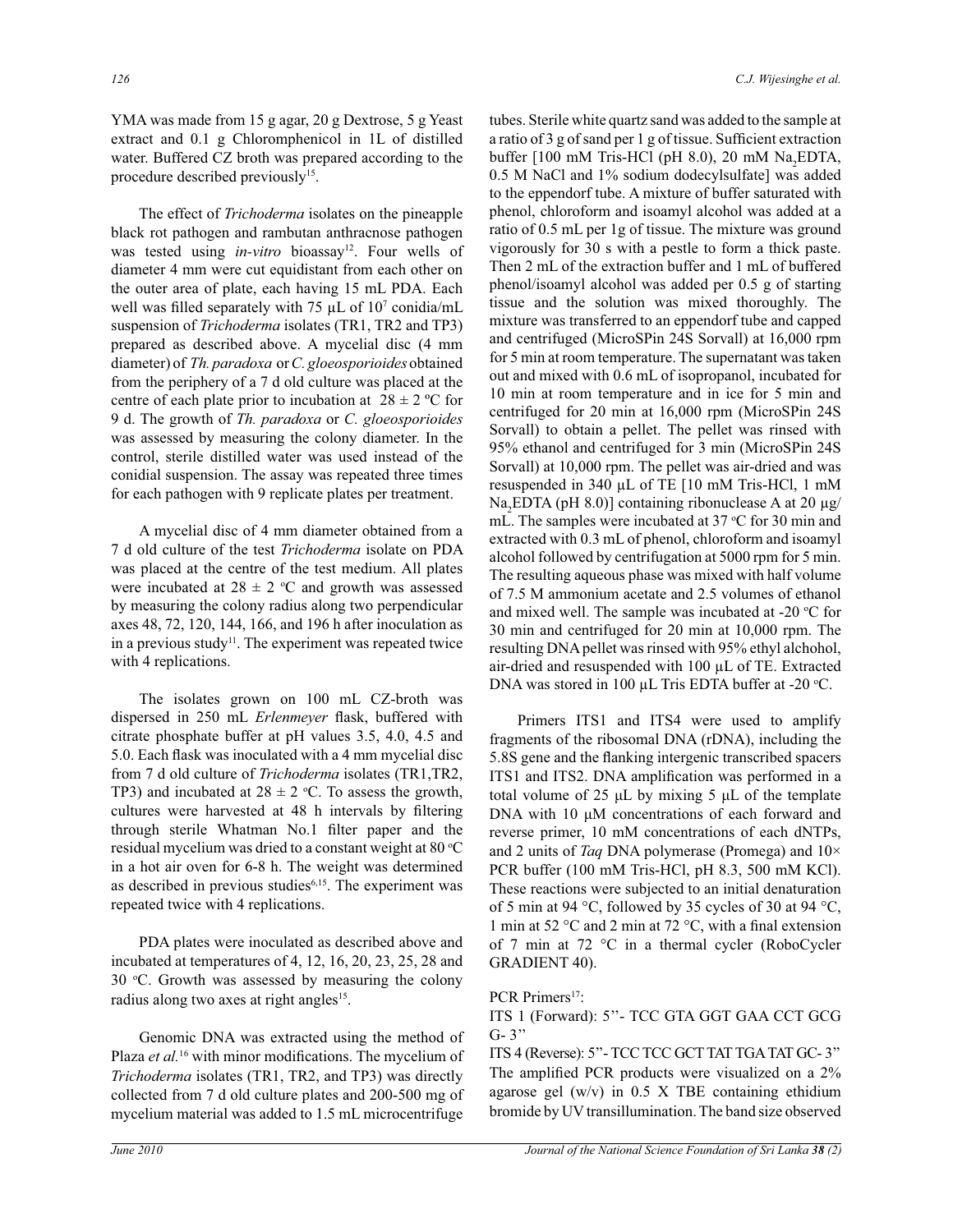was approximately 570-600 bp $18$ , which was estimated by using an appropriate DNA molecular marker.

 Data analysis of growth parameters was done by calculating the standard errors of the mean values of the results. The sequence obtained was blasted against the sequences that was reported in the Gene Bank so far and compared. For further confirmation the sequence was aligned with the Gene Bank deposited sequences using the CLUSTAL-W software package.

# **RESULTS AND DISCUSSION**

All three isolates of *Trichoderma* grew rapidly on PDA forming a smooth-surfaced, watery white mycelia mat which soon became whitish green and then dull green with the production of conidia. The isolates possessed repeatedly branched conidiophores. The size of conidia ranged from 2.8-3.5 µm and they were green in colour, smooth walled with sub-globe shape.



**Figure 1:** The antagonistic effect of *Trichoderma* isolates spore suspension on the radial mycelial growth of *Th. Paradoxa.* Values are the means of nine replicates. Vertical bars indicate standard errors of the mean.



**Figure 3:** Growth of *Trichoderma* isolates (TR1, TR2 and TP3) in different media. Values are the means of four replicates. Vertical bars indicate standard errors of the mean.

In the well diffusion assay, clear inhibition zones were seen initially in all three isolates against both *Th. paradoxa* and *C. gloeosporioides* respectively. Eventually, the *Trichoderma* isolates came into contact with *Th. paradoxa* and *C. gloeosporioides* on the third day after inoculation and thereafter *Trichoderma* started to overgrow the pathogen. The plates were covered exclusively by *Trichoderma* on the seventh day after the inoculation and it was not possible to re-isolate the pathogen from the assay plates. There were no differences in the three *Trichoderma* isolates on the ability to inhibit the growth of *Th. paradoxa* and *C. gloeosporioides* respectively (Figure 1 & 2 ).

 The growth rate of the three isolates (TR1, TR2 and TP3) did not differ significantly. All isolates showed a significantly higher growth rate on PDA (Figure 3). The growth was optimum at 28  $°C$  for all three isolates (TR1, TR2 and TP3). There was a rapid decrease in growth below 20  $\rm{°C}$  and above 30  $\rm{°C}$  in all three isolates in all media.



**Figure 2:** The antagonistic effect of *Trichoderma* isolates spore suspension on the radial mycelial growth of *C. gloeosporioides*. Values are the means of nine replicates. Vertical bars indicate standard errors of the mean.



**Figure 4:** Growth rate of *Trichoderma* (TR1, TR2 and TP3) isolates at different tempretures. Values are the means of four replicates. Vertical bars indicate standard errors of the mean.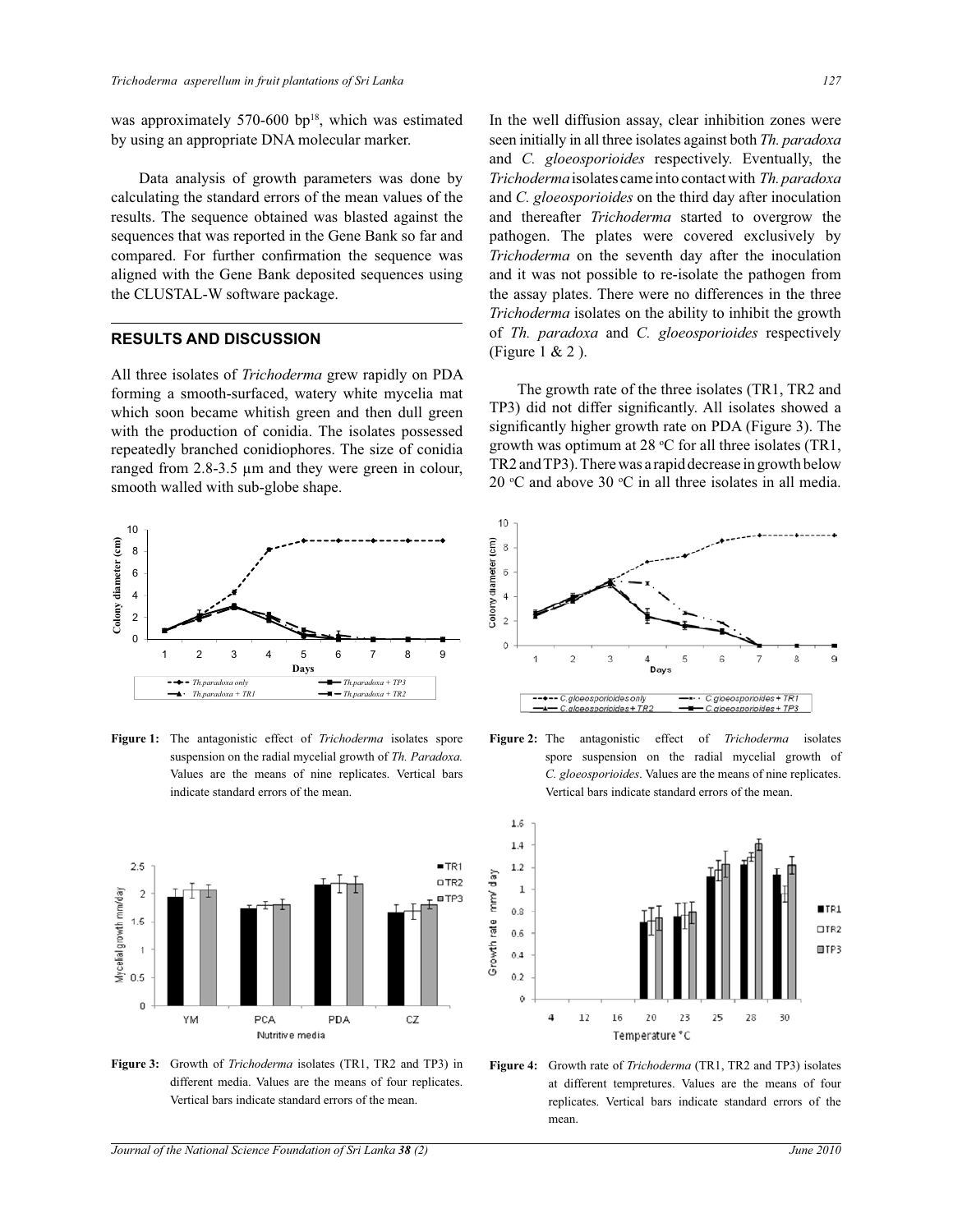

**Figure 5:** Growth rate of *Trichoderma* isolates (TR1, TR2 and TP3) in Czapek-Dox liquid medium buffered at different pH values. Values are the means of four replicates. Vertical bars indicate standard errors of the mean.

There were no significant differences in growth rates of all three isolates at different temperatures (Figure 4). All isolates showed maximum growth at pH 3.5 and the growth of isolate TR2 was significantly different from the other two isolates (TR1 and TP3) (Figure5).

 Genomic DNA of all three isolates of *Trichoderma* were analyzed by PCR amplification of rDNA gene including 5.8S gene and the flanking intergenic transcribed spacers ITS1 and ITS2. All three isolates produced PCR products of similar size for the r RNA region (Figure 6).

 Each sequence after editing was submitted to the Gene Bank and homology searches done against all the published *Trichoderma* sequences using BlastN and fastA programmes [National Centre for Biotechnology Information (NCBI), USA]. Basic Local Alignment search Tool (BLAST) search results of each sequence giving the closest match to the test sample was used to determine the species of *Trichoderma* isolates. For further reconfirmation and phylogenetic analysis of the strains, sequences were aligned using CLUSTAL-W (Multiple Sequence Alignment) software tool. According to the NCBI BLAST search against the Gene Bank sequence database, isolates were designated as *T. asperellum.* 

 The reliance on morphology or cultural characteristics for species determination and identification of fungi is difficult as the characteristics of isolates can change widely under varying environmental conditions<sup>19</sup>. In fungal genomes, ribosomal DNA (rDNA) genes include the 18S, 5.8S and 28S segments that code for ribosomal RNAs (rRNA). These are highly conserved genes that are separated by two less conserved regions, the internal transcribed spacers 1 and 2 (ITS1 and ITS2). ITS sequences generally vary among different species, and are used widely as informative regions for PCR

assays. These ITS regions have several advantages for sequencing and phylogenetic analysis of fungal species. The rate of change is appropriate for studies at the species and genus levels, the alignment of the sequences is relatively simple and results can be interpreted phylogenetically. These regions are large enough to provide potential characteristics for phylogenetic reconstruction. Further, these ITSs are flanked by regions that are highly conserved within genera and species. PCR amplification and sequencing are much easier than for other parts of genomic DNA. According to the best of our knowledge this is the first report of isolation of *T. asperellum* from Sri Lanka.



 $1 - TR1, 2 - TR2, 3 - TP3, 4 - Negative control,$ 

5 – Molecular marker

(100 bp ladder. Starting at 500bp.)

**Figure 6:** Agarose gel analysis of the PCR products of the rDNA region of *Trichoderma* isolates by ITS-1 and ITS-4 primers. The band size observed is approximately 570-600 bp.

#### **References**

- 1. Tahia B., Rincon M.A., Limon M.C. & Codon A.C. (2004). Biocontrol mechanisms of *Trichoderma* strains. *International Microbiology* **7**(4):1-18.
- 2. Miranda M.E.A., Estrella H.A. & Cabriales J.J.P. (2006). Colonization of the rhizosphere, rhizoplane and endorhiza of garlic (*Allium sativum* L.) by strains of *Trichoderma harzianum* and their capacity to control allium white rot under field conditions. *Soil Biology and Biochemistry* **38**  (7): 1823-1830.